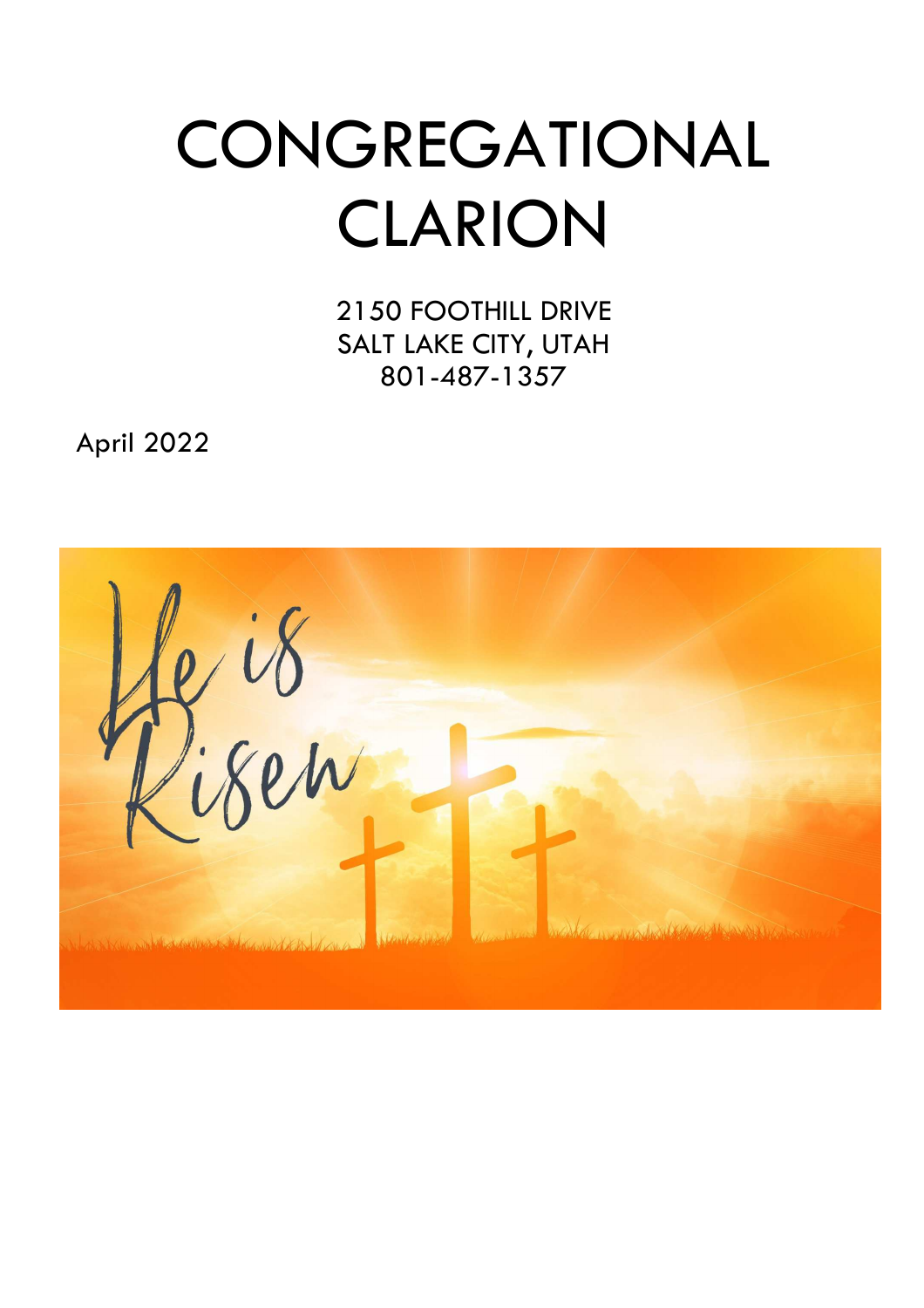| <b>First Congregational Church</b><br>2150 S. Foothill Drive |                                                    |  |  |  |  |  |
|--------------------------------------------------------------|----------------------------------------------------|--|--|--|--|--|
| Salt Lake City, Utah 84109                                   |                                                    |  |  |  |  |  |
|                                                              |                                                    |  |  |  |  |  |
|                                                              | Phone: (801) 487-1357                              |  |  |  |  |  |
|                                                              | Email: firstcongo@gwestoffice.net                  |  |  |  |  |  |
|                                                              | Website: <u>www.firstcongregationalslc.org</u>     |  |  |  |  |  |
| <u>Office Hours:</u>                                         |                                                    |  |  |  |  |  |
| Tuesday – Thursday: 8:30am – 3:00pm                          |                                                    |  |  |  |  |  |
| Friday: 8:00am — Noon                                        |                                                    |  |  |  |  |  |
| <u><b>Sunday Worship Services:</b></u>                       |                                                    |  |  |  |  |  |
|                                                              | Traditional Worship at 10:30am Live Streaming      |  |  |  |  |  |
|                                                              | Worship LIVE STREAMING - Facebook SUNDAYS @10:30AM |  |  |  |  |  |
| <b>Interim Minister:</b>                                     | <b>Rev. Janie Gebhardt</b>                         |  |  |  |  |  |
| <b>Moderator:</b>                                            | <b>Mike McIntire</b>                               |  |  |  |  |  |
| 1st Assoc. Moderator:                                        |                                                    |  |  |  |  |  |
| 2nd Assoc. Moderator:                                        | <b>Bill Brown</b>                                  |  |  |  |  |  |
| Treasurer:                                                   | Paul Kelley                                        |  |  |  |  |  |
| <b>Mike McIntire</b><br><b>Financial Secretary:</b>          |                                                    |  |  |  |  |  |
| <b>Church Clerk:</b>                                         | Ken Rockwell                                       |  |  |  |  |  |
| <b>Board of Trustees:</b>                                    | <b>Scott Hansen</b>                                |  |  |  |  |  |
| <b>Board of Deacons:</b><br>Diane Forster-Burke              |                                                    |  |  |  |  |  |
| <b>Outreach Board:</b>                                       | Cissy Wolff                                        |  |  |  |  |  |
| <b>Christian Education:</b>                                  |                                                    |  |  |  |  |  |
| <b>Membership Board:</b>                                     |                                                    |  |  |  |  |  |
| <b>Parish Nurses:</b>                                        | Diane Forster-Burke, Marge Kimes, Lynne Calame     |  |  |  |  |  |
| <b>Camp Fellowship:</b>                                      | <b>Christine Madsen and Shaun McIntire</b>         |  |  |  |  |  |
| <b>Garden of Grace:</b>                                      | Scott & Jeanne Hansen                              |  |  |  |  |  |
| <b>Choir Director:</b>                                       | Devon Bettolo                                      |  |  |  |  |  |
| Organist:                                                    | <b>Teresa Clawson</b>                              |  |  |  |  |  |
| <b>Church Secretary:</b><br>Kristi Hanson                    |                                                    |  |  |  |  |  |
|                                                              |                                                    |  |  |  |  |  |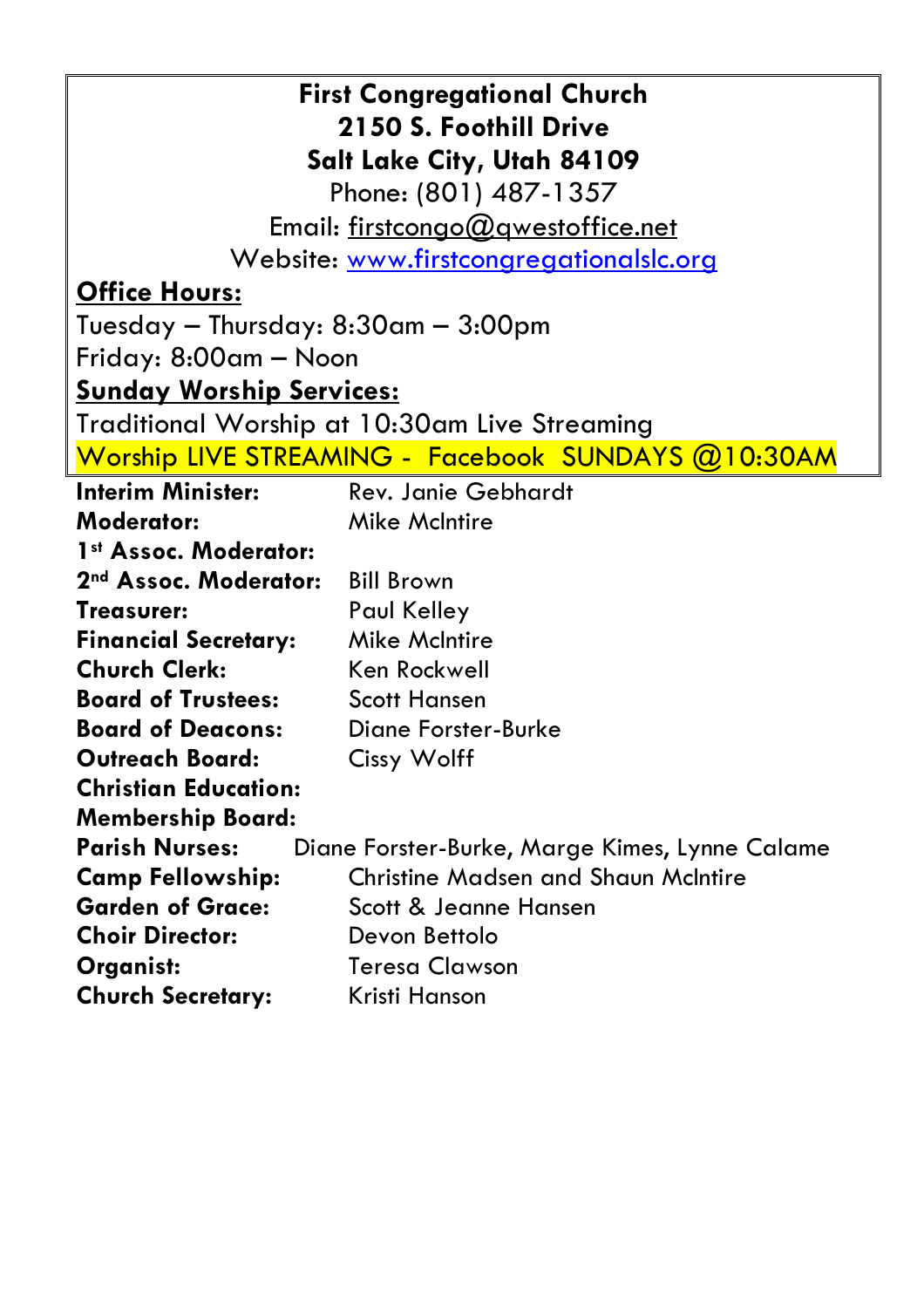## *Janie's Jottings ~*

 It was November 2019, and I was at a meeting of the Interim Ministry Network when a friend from Atlanta, Georgia asked me how far from Salt Lake I live. When I told him, he said to call a Marge Kimes in Salt Lake because they weren't sure how to find an Interim Pastor. Since I had retired at the end of 2015, I had stayed connected to the Interim Network, but I didn't see too many opportunities unless I moved and I wasn't ready to do that. So I made the call. That seems so long ago! I came to Salt Lake in mid-February of 2020 – to the place I had grown up and where I had met my husband – but so much had changed to me personally as well as to this community. But little did I know how much more would change within just a few weeks. I remember Wendy Haupt and Diane Forster Burke saying that we might have to close for a few weeks – and that was early March. It was Easter 2020 and I was left wondering how we would do the transition work we needed to do if we couldn't meet in person. I do remember trying to figure out how we were going to celebrate the remainder of Lent as well as prepare for Easter. We did manage to connect with the Holliday church for one observance, but then the world seemed to come to a sudden stop. And then there were efforts at trying to do Facebook Live – something I'd never done before. What a strange world we lived in! Fr. Trace Browning and I were sharing how strange it was to navigate ministry in the ensuing days. In many ways much of that strangeness has continued even until today.

 So here we are more than two years beyond those days, but sometimes we still wonder what it is safe to do. How will we observe Holy Week? At this point our hopes are to have a simple Seder at the church followed by Holy Communion and a Good Friday service in the small Chapel. We will keep alert about safety considerations and keep you apprised of final plans. We do want to celebrate these most important religious observances one last time in this church home and we hope you'll join us. Easter – a celebration of resurrection and new life. May it be so here at First Congregational Church!

 A note: several people have asked me about the Taize service at All Saints. The service I attended on March 13 was a beautiful, deeply spiritual service. Upcoming Taize services in their calendar are on Palm Sunday, April 10<sup>th</sup> at 7:00 pm and on May 1. I know you'd be welcome!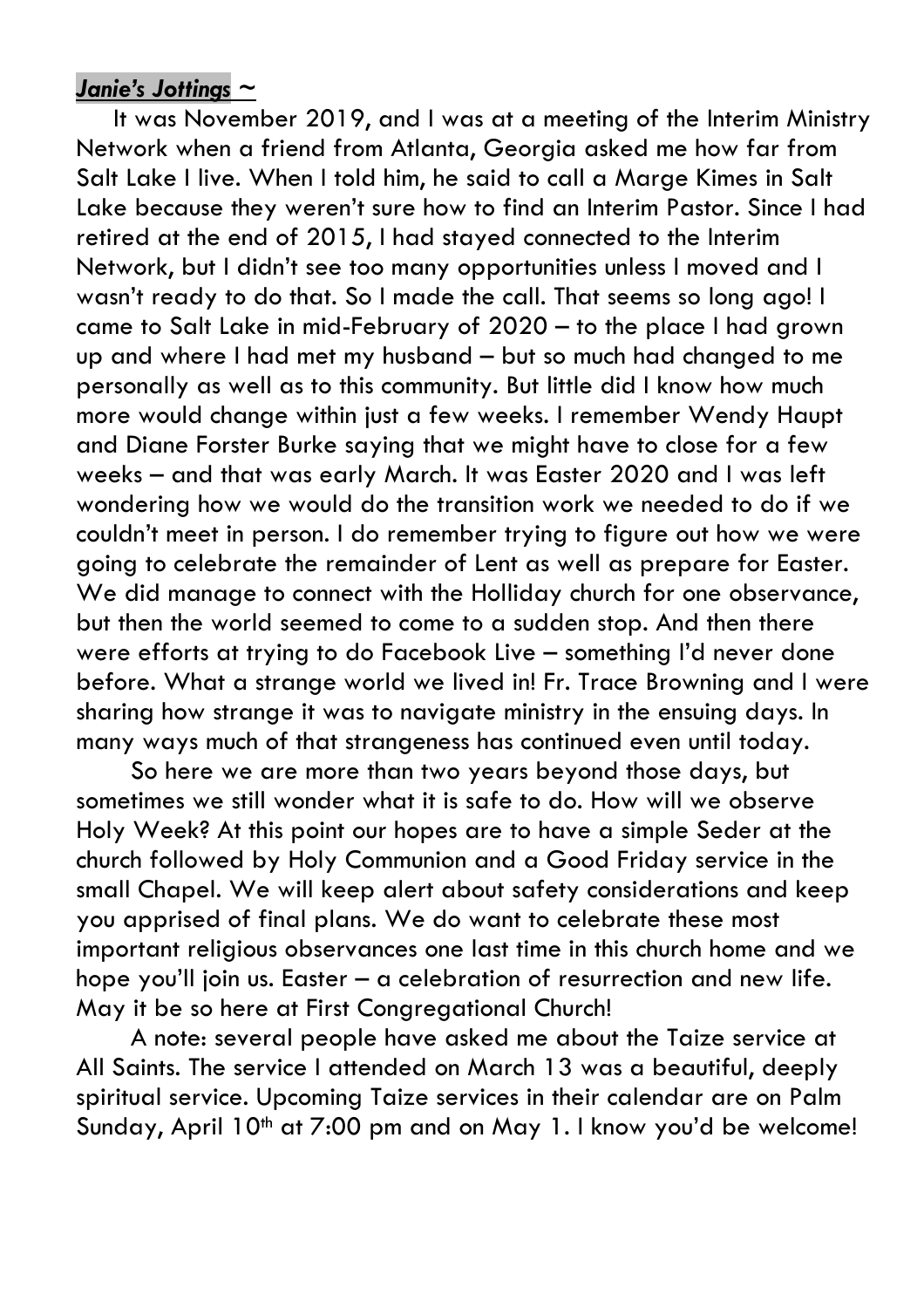### **Deacons' Report for April 2022**

 We are in the midst of Lent and I hope that you will take advantage of some activity/discipline that will help you to focus on Jesus' journey to Jerusalem, his death on the Cross, and then his Resurrection. In additional to our weekly services, the NACCC Devotionals are available in the Narthex and there are Lenten programs via Zoom on Prayer. The last one is Wednesday April 6 at 7:00 PM. All are welcome to join. Just let Janie know if you need the Zoom link.

 Cissy Wolf has contacted various members to do a Discipleship Moment during church service to help us understand how that member is called to be engaged in our larger community because of our faith. This has provided a greater appreciation of how people have chosen to serve the larger community.

 For Holy Week, we are still finalizing plans, and do plan to observe Maundy Thursday and Good Friday with special services. Janie has spoken with All Saint's Episcopal about any combination of services that they are interested in doing with us. The plans are still TBD.

 Janie's final service with us will be on Easter. We greatly appreciate her dedication to us over this past year, and wish her well in her retirement. Following that Sunday, Deacons will be working to find people to lead our worship services for each week. If any are interested in doing this, please speak to Phil LeHoux.

 As we look toward our final Easter service in our building at FCC, we want to recall the many people and activities that have meant so very much to all of us. If anyone has photos that will help us with recollection, please speak to Diane Forster-Burke. We would love to have a slide show like we used to do for Stewardship Sunday.

 We have spoken with Teresa Clawson, our organist, about having an organ concert in May. This is TBA. We would love to honor our wonderful organist and our organ.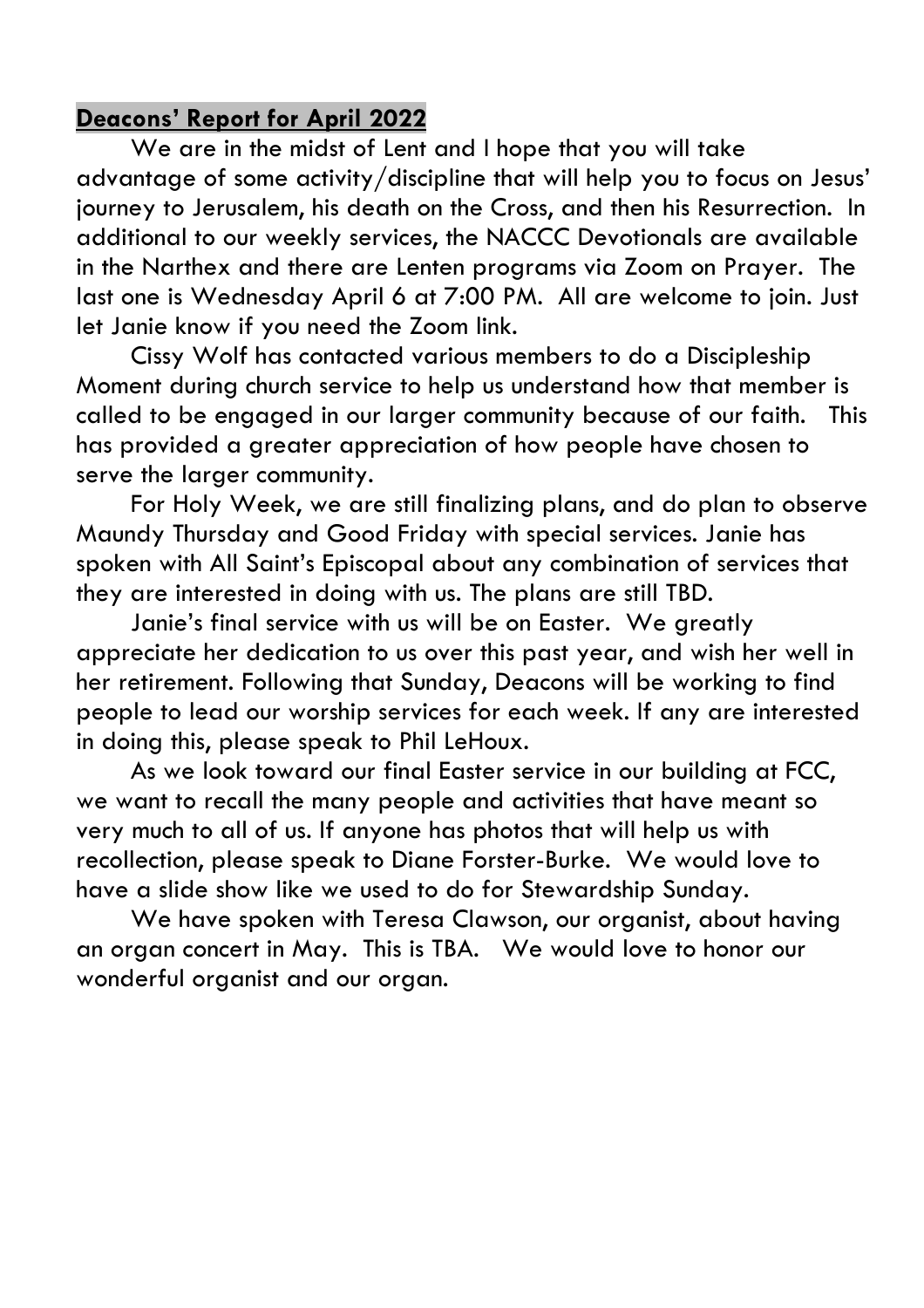## **VACATION DATES**

I will be out of the office April 12 -19. Please plan accordingly. I will be printing bulletins ahead of time for Holy Week as well as the Sunday following Easter. If you have announcements or bulletin items please let me know. I will be checking emails and will respond to any urgent matters while I am away.

## **LENTEN STUDY – "Looking at Prayer"**

Lenten Study will be held via Zoom at 7pm April 6<sup>th</sup>. Please watch your emails for the Zoom link.

# **CLARION DEADLINE**

PLEASE NOTE CLARION DEADLINE APRIL 20<sup>th</sup>. Please email your articles firstcongo@qwestoffice.net



## **HOLY WEEK SERVICES**

Sunday April 10 - **Palm Sunday @10:30am** also streamed on Facebook Live at 10:30am

Thursday April 14 – **Maundy Thursday** – Watch for Upcoming Details

April 15 **Good Friday** – Watch for Upcoming Details

April 17 **Easter Service** @10:30am – also streamed on Facebook Live at 10:30am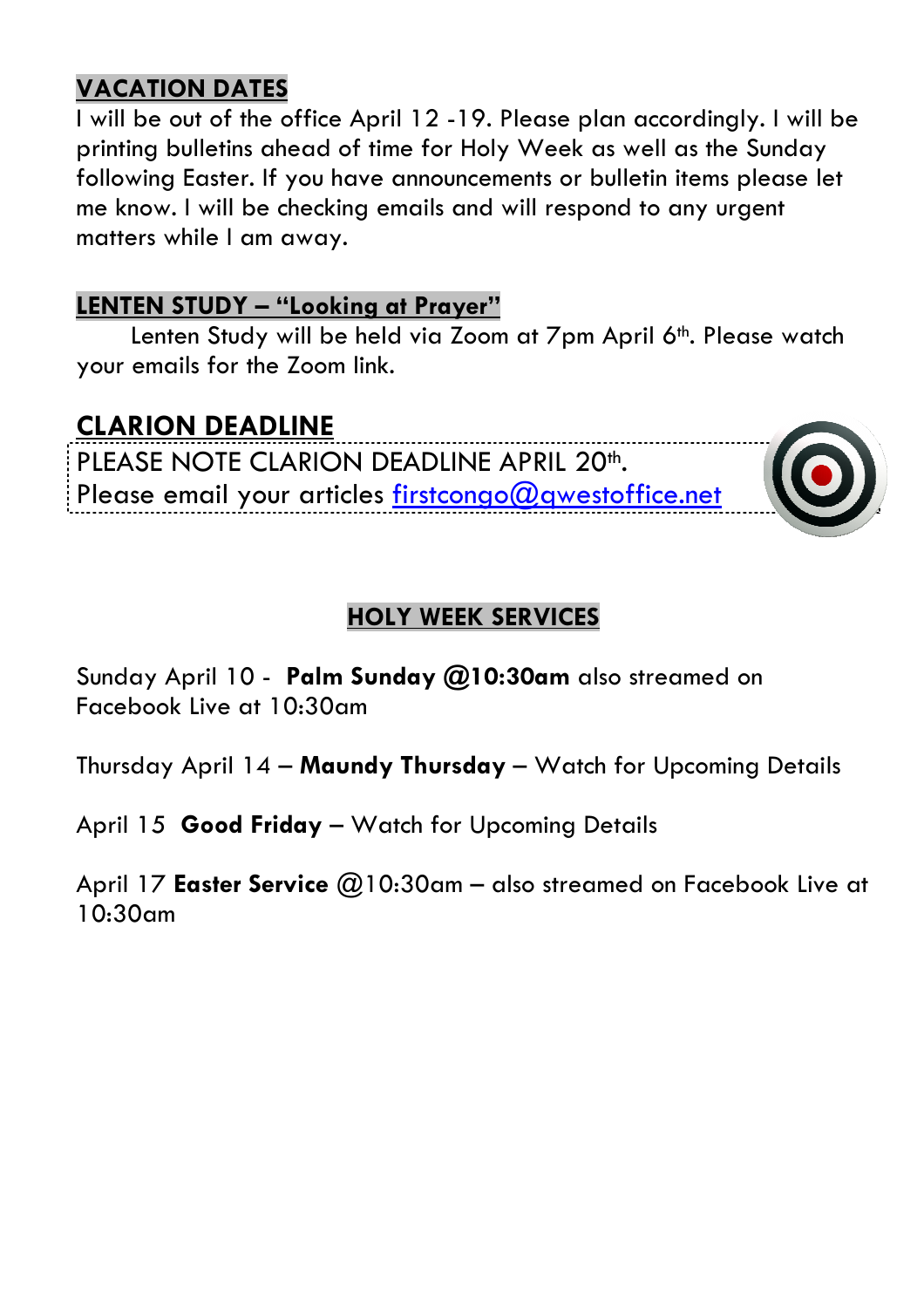

Parish Nurse Health Tip

#### **Signs You're Not Eating Enough Protein**



*Even if you don't have a true deficiency, you could be running a little low, and that can affect your health in sneaky ways.* 

Everyone today is on a keto, paleo, southbeach, northbeach, sandybeach, gluten free, no sugar, vegetarian, raw food, vegan, low-carb, atkins, or the zone diet. Which begs the question, do you remember the old nutrition pyramid we all had? The one people now make fun of. But the one where *all* food groups were represented and we were told to eat a wide variety of foods in moderation from each level. Today's discussion: Protein.

- They don't call protein one of the building blocks of life for nothing. This macronutrient makes up the major component of all our cells and provides the essential amino acids that keep our bodies up and running. Problem is, some of us aren't getting as much of it as we should be.
- A true protein deficiency is very rare in the United States—though it can be seen in people who have anorexia, cancer, or, in the case of severe malnutrition, undiagnosed Crohn's disease and celiac disease. But sometimes, vegans and vegetarians or people who follow a raw food diet could find themselves running a little low.
- The next group most likely to be low in the area of protein: People over 70 years of age.
- We have all seen these new plant-based foods in the marketplace, but in terms of protein, they're not all created equal. Take milk, for example: One cup of 1% cow's milk contains about 8.5 grams of protein, while a cup of almond milk only contains just 1 gram.
- Plus, most plant-based proteins aren't complete proteins—meaning they're short on at least one of the nine essential amino acids that can be found in animal foods like meat, seafood, and eggs. Soy and quinoa are complete proteins; beans, peas, grains, nuts, and seeds are not, according to the Food and Drug Administration. We make them complete with various combinations. Think macaroni and cheese. A lesson for another time.

Signs of a mild case of protein deficiency someone might experience:

- An increased appetite for protein as the body tries to stimulate protein intake
- **Neakness**

Signs of a moderate case of protein deficiency include:

**Muscle wasting, also known as muscle atrophy**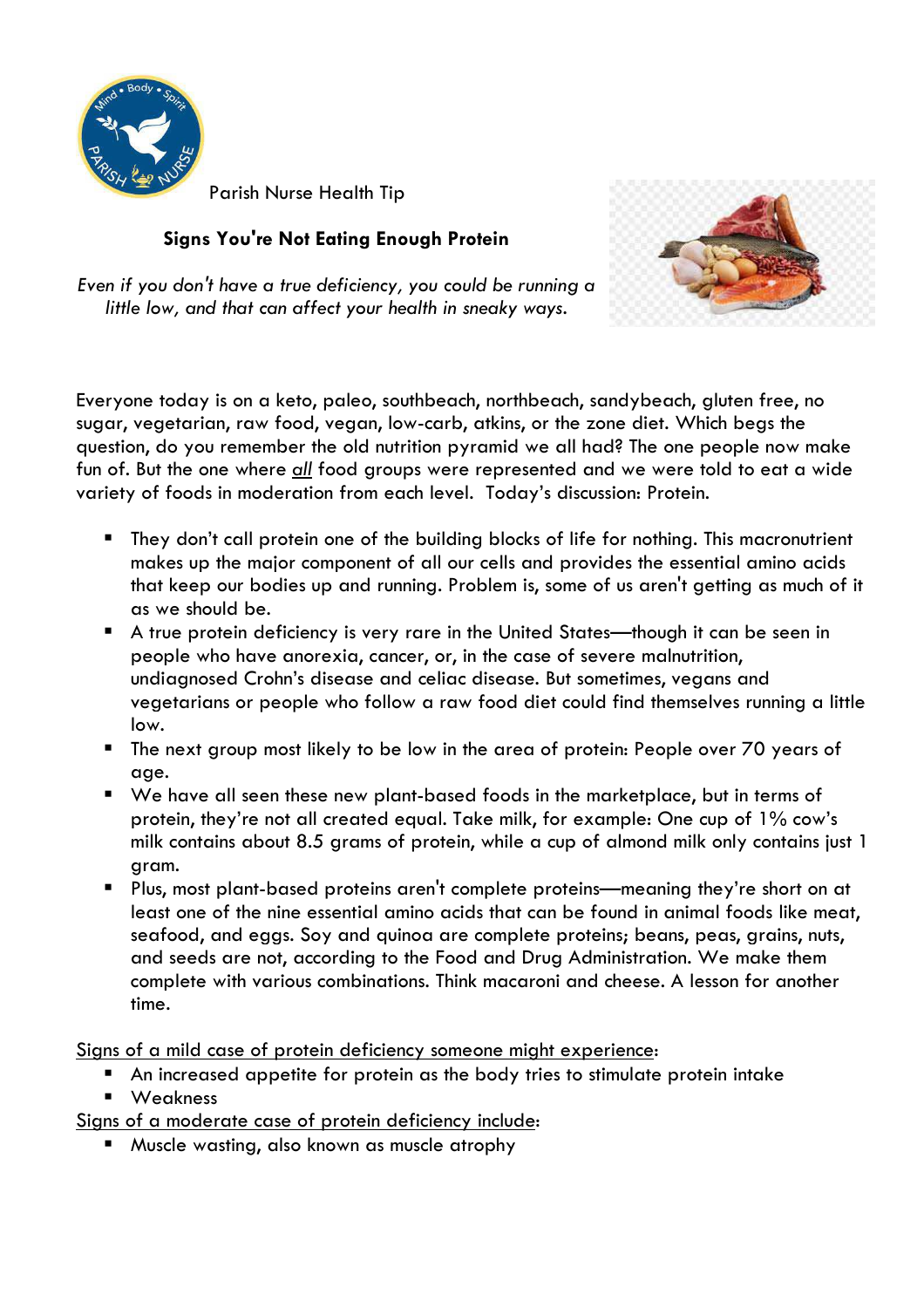- **Thinning hair, brittle nails, flaky skin**
- **Fatigue**

Signs of a severe protein deficiency:

- **Stomach bloating**
- **Liver failure**
- **Skin that splits open**
- **Stunted arowth**
- **Porous bones that are weak and thin**

#### *You're prone to stress fractures*

Your bones need more than just a healthy dose of calcium—they also need enough protein, too. That was the conclusion from a 2018 research review from some of the world's leading osteoporosis foundations, which found that eating a protein-rich diet could help protect your bones. When we aren't getting enough protein to fuel our organs and brain, our bodies borrow from other areas, including the storages in our skeletal muscle tissue. Without the support of strong skeletal muscle tissue, our bones are more susceptible to injures like fractures and breaks.

#### *Your hair, skin and nails look brittle and unhealthy*

Because protein is an essential part of your hair and nails, your nails can feel softer and your hair can become more brittle over time. The hair can lose some of its luster, and may not be quite as thick as it used to be. You may experience flaky skin.

After a few months of not eating enough protein, you may also experience some hair loss, according to the American Academy of Dermatology, in part because the body shuts down hair growth to preserve its protein stores.

#### *You're losing weight—from your muscles*

The number on the scale may be ticking downward, but that's not necessarily a good thing. Typically, if people aren't getting enough protein, their bodies will break down muscle to get more of it. And if they're losing muscle, they're also holding on to fat stores, so their body composition could be changing in an adverse way.

#### *You feel weak*

You probably won't feel fatigued right away, but over time; people who aren't eating enough protein may feel more tired or sluggish than usual. Protein is a component of hemoglobin, which is present in our red blood cells and transports oxygen throughout the body. And too-low levels of oxygen could cause weakness or shortness of breath.

#### *You're always catching a cold or "getting sick"*

Protein is one of the building blocks of antibodies, which are produced by the body's immune system to help fight off foreign invaders like bacteria and viruses. If you don't have enough protein, you could have a compromised immune system and perhaps be ill more often than other people. Amino acids in your blood help your immune system make antibodies that activate white blood cells to fight off viruses, bacteria, and toxins. You need protein to digest and absorb other nutrients that keep you healthy. There's also evidence that protein can change the levels of disease-fighting "good" bacteria in your gut.

#### *Swelling*

A common sign that you're not getting enough protein is swelling (also called edema), especially in your abdomen, legs, feet, and hands. A possible explanation: The proteins that circulate in your blood -- albumin, in particular -- help keep fluid from building up in your tissues. But many things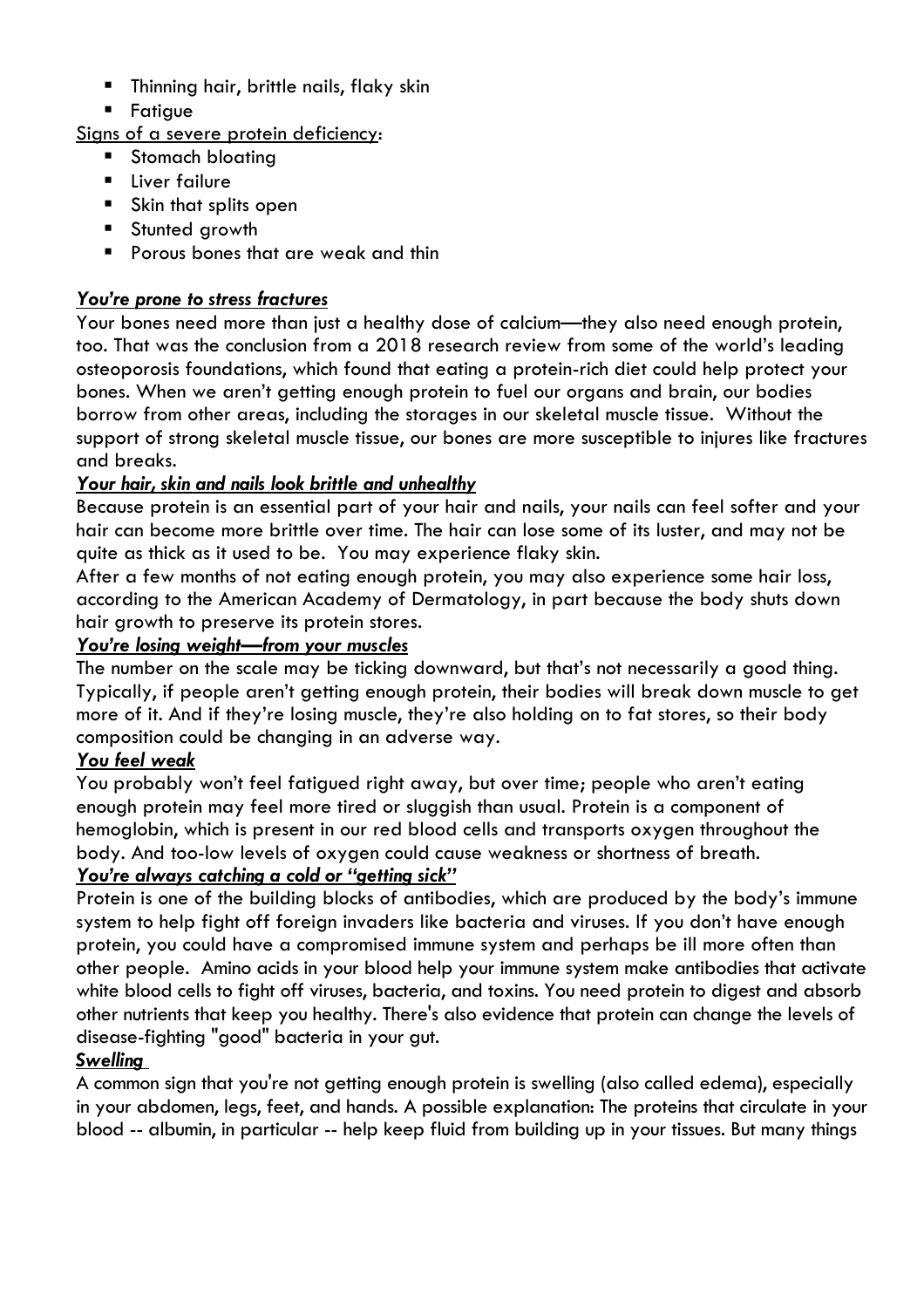can cause edema, so be sure to check with your primary health care provider in case it's more serious.

#### *Mood Changes*

Your brain uses chemicals called neurotransmitters to relay information between cells. Many of these neurotransmitters are made of amino acids, which are the building blocks of protein. So a lack of protein in your diet could mean your body can't make enough of those neurotransmitters, and that would change how your brain works. With low levels of dopamine and serotonin, for example, you may feel depressed or overly aggressive.

#### *Hunger*

This one might seem obvious. Protein fuels you. It's one of three sources of calories, along with carbs and fats. If you want to eat a lot of the time even though you have regular meals, you may need more protein. Studies have found that eating foods with protein helps you feel fuller throughout the day. I had a neighbor who always fixed her daughter a chicken breast or pork chop along with her oatmeal for breakfast before catching the school bus. That kid did not need a mid morning snack. I know I sleep better if I've had protein for dinner.

#### *Slow-Healing Injuries*

People who are low on protein often find their cuts and scrapes take longer to get better. The same seems to be true of sprains and other exercise-related mishaps. It could be another effect of your body not making enough collagen. It's found in connective tissues as well as your skin. To make blood clot, you need proteins, too.

#### **Solutions:**

- The United States Department of Agriculture currently recommends that both men and women eat about .8 grams of protein for every kilogram of body weight, if you're strength training or exercising regularly—or are trying to preserve muscle while cutting calories—you may need a little more. (One pound is equal to 2.2 kilograms; so, an adult who weighs 150 pounds would need 54 grams of protein.)
- And there's more to it than just meeting your macros. You should also be eating protein at the right time, too. The body is most happy when it's getting some protein every four to five hours.
- Eat protein rich foods:
	- Nuts and seeds such as almonds, pistachios, cashews, and flax seeds
	- Legumes, such as lentils and beans
	- Eggs
	- Seafood, like fish or shrimp
	- Whole grains like quinoa
	- Poultry, like chicken or turkey
	- Dairy products, like Greek yogurt or cottage cheese

Sources: Maria Master, Explore Health, January 23, 2020, Erin Heger and Samantha Cassetty, MS, RD, Insider Health, January 13, 2021, WebMD, November 16, 2020, Leslie Bonci, MPH, HEALTH, January 2020

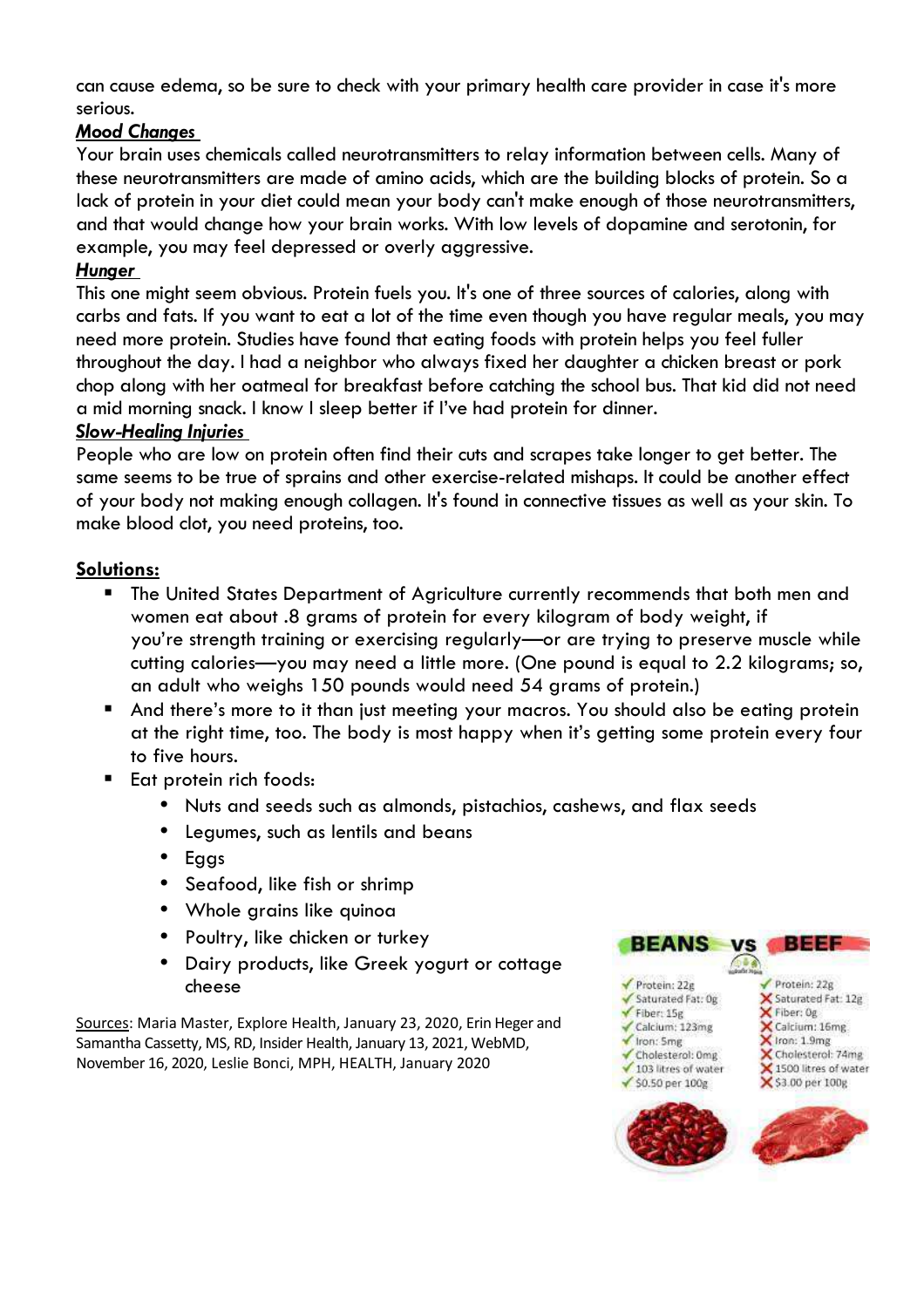## **APRIL OUTREACH - Camp Fellowship**

Camp Fellowship began in 1981 as an outreach for youth. It was started by Dan and Diana Kizerian. First Congregational Church has always supported Camp Fellowship. It is a non-denominational Christian camp for young people (9-13 years), with former campers who return as cabin counselors. Each cabin has a minimum of 2 teen cabin counselors. Camp Fellowship utilizes the Camp Pinecliff facility on Chalk Creek Canyon Rd outside of Coalville. The camp facility is owned by the Methodist Church so we rent the facility for the week. We have several adults who attend Camp as directors, pastor, cooks, nurses, and crafts and activities staff. We usually total about 90-100 people at the Camp, however this year, we will reduce our capacity to 80% of our normal population because of the pandemic.

The camper fee is around \$200.00 for the whole 6 days. This fee covers everything, including: housing, food, tee shirt, water bottle, crafts, etc. We pay Camp Pinecliff for each day that a camper, counselor, or adult is there. Counselors and adults do not pay as we donate our time out of love and commitment to the kids. Camp runs very close to the budget. Our members and campers' parents often donate money, food, medical supplies or whatever else is needed toward this effort to make Camp happen for the kids.

This year's theme is still being determined. Camp will run from July 29th to Aug 5th this year. Camp is a wonderful opportunity for our church to contribute to the lives of young people from throughout the valley. Camp Fellowship is the Outreach recipient of our financial donations for April. Money raised will be used to help with scholarships for campers, as well as helping to pay for the costs of housing and feeding the counselors and staff. It may also be used to pay for things like food, crafts, etc.

Thank you for your ongoing support of this wonderful program.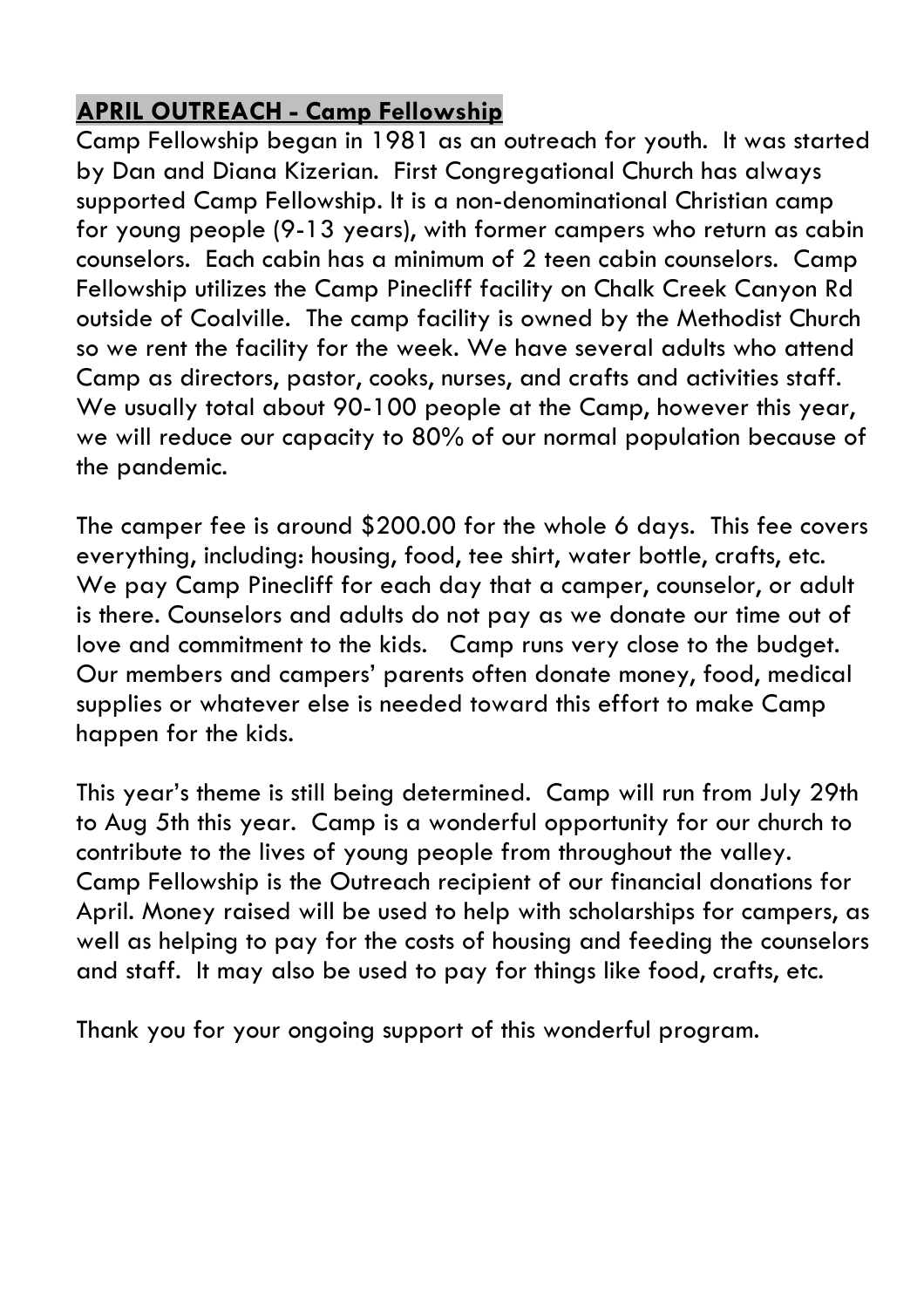## **Garden of Grace SPRING RENEWAL**

Saturday, April 9, 2021, 9am-noon

We will be meeting for one of the last times at our Garden of Grace in preparation of Easter. Come for any amount of time you can.

GOALS: Clip back the plants and bushes. Garden maintenance care Sweep the pathway stones Put down some Preen & mulch

We will serve Coffee, Water, Bagels and good treats. There will be garden gloves & tools or you can bring your own. Hope to see you in the Garden!

Any questions just call or text: Jeanne Hansen Scott Hansen Jon Hansen 801-209-2823 801-556-7448

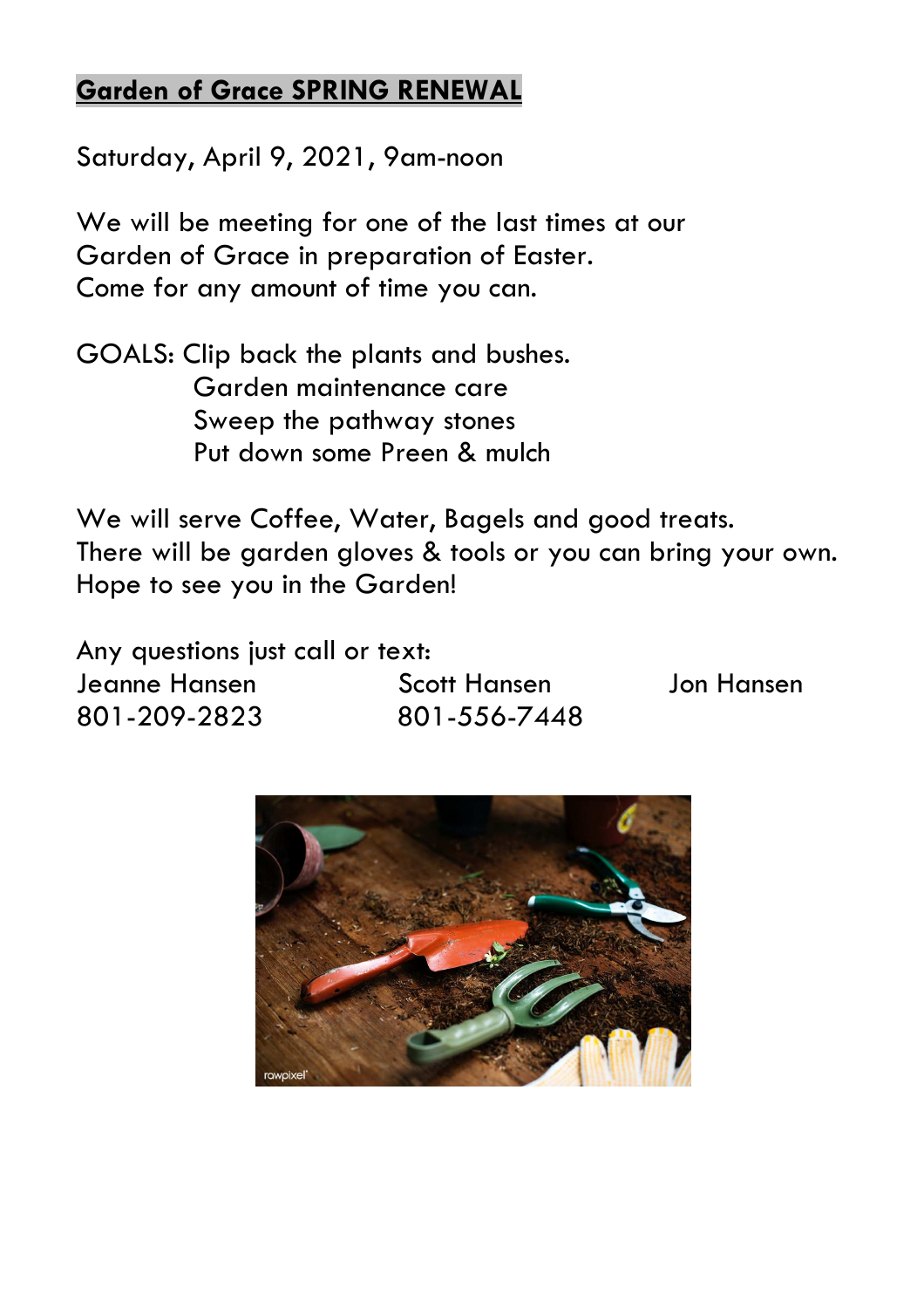#### **Treasurer's Explanation of the Church Financial Report – February 2022**

FCC ran a \$8,607 deficit in February. For the first eight months of this fiscal year the deficit was \$30,376. The general fund balance fell from \$183,595 on June 30 to \$153,235 on February 28, 2022.

Unrestricted Giving was \$3,965 in February, \$2,312 less than budgeted. Unrestricted Giving year-to-date was \$64,266, \$405 less than budgeted and \$6,895 ahead of Unrestricted Giving a year earlier at the end of February 2022.

Total church revenue was \$10,938 in February. Revenue for the first eight months of this fiscal year was \$141,556. Rental income has fallen \$5,883 below the amount budgeted year to date, because of the decision of Ecclesia Church to move to its new location in mid-December. Reimbursements from the FCC Trust accounted for \$19,639 of this fiscal year's revenue.

Expenses through February were \$6,352 under budget. Inside and Outside Maintenance spending is approximately \$6,961 under budget. \$43,600 was budgeted for professional expenses this fiscal year in anticipation of costs arising from the sale of the building. Of the \$29,067 budgeted through February only \$4,561 has been spent.

Revenue from the Trust, building rentals, and cellular antenna leases ("building revenue") exceeded building and ground costs through February. Revenue from those sources totaled \$66,346 - \$19,204 more than Building and Grounds expenses. Congregational giving, interest income and miscellaneous revenue through February fell short of covering the cost of employees, administration, and church activities by \$49,580.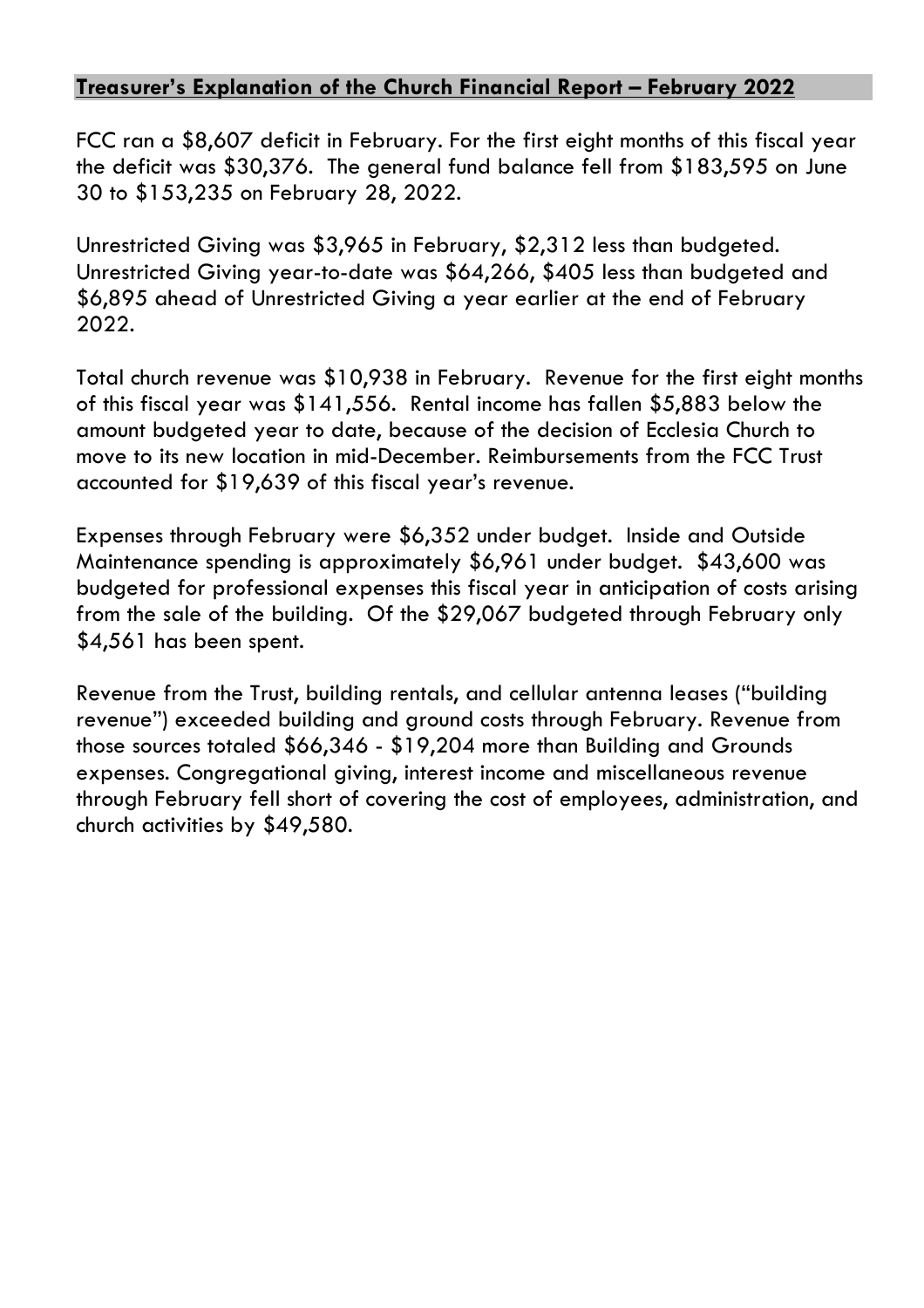# **TREASURER'S REPORT**

## For Period Ending February 28, 2022

| <b>CHURCH GENERAL FUND</b>            | February       | Fiscal Year-to-<br>Date |  |
|---------------------------------------|----------------|-------------------------|--|
| <b>Unrestricted Contributions</b>     | \$3,965.00     | \$64,266.38             |  |
| + Other Unrestricted Revenue          | \$5,528.35     | \$71,539.90             |  |
| + Transferred to General Fund         |                |                         |  |
| from Designated Accounts              | \$1,445.00     | \$5,750.00              |  |
| $=$ Total Income                      | \$10,938.35    | \$141,556.28            |  |
| <b>Total Expenses</b>                 | $-$19,545.64$  | $-$171,932.46$          |  |
| = Net General Fund Surplus (-Deficit) | $-$ \$8,607.29 | $- $30, 376.18$         |  |

## Data for comparison

| <b>YTD Budgeted Unrestricted Contributions</b>           | \$64,671.00  |
|----------------------------------------------------------|--------------|
| <b>YTD Budgeted Total Income</b>                         | \$162,921.00 |
| YTD Budgeted Total Expenses -\$207,302.00                |              |
| Amt YTD Surplus is ahead of $(+)$ or behind $(-)$ Budget | \$14,004.82  |

#### DESIGNATED ACCOUNTS

| 19 HALL OF LEWIS CONTROL AND DESCRIPTION AND RESIDENCE OF A STATE OF THE STATE OF THE STATE OF THE STATE OF TH |            | Fiscal Year-to- |  |
|----------------------------------------------------------------------------------------------------------------|------------|-----------------|--|
| <b>Designated Contributions</b>                                                                                | February   | Date            |  |
| All Outreach Contributions                                                                                     | \$1,500.00 | \$7,220.00      |  |
| Other Designated Contributions                                                                                 | \$0.00     | \$30.00         |  |
| = Total Designated Contributions                                                                               | \$1,500.00 | \$7,250.00      |  |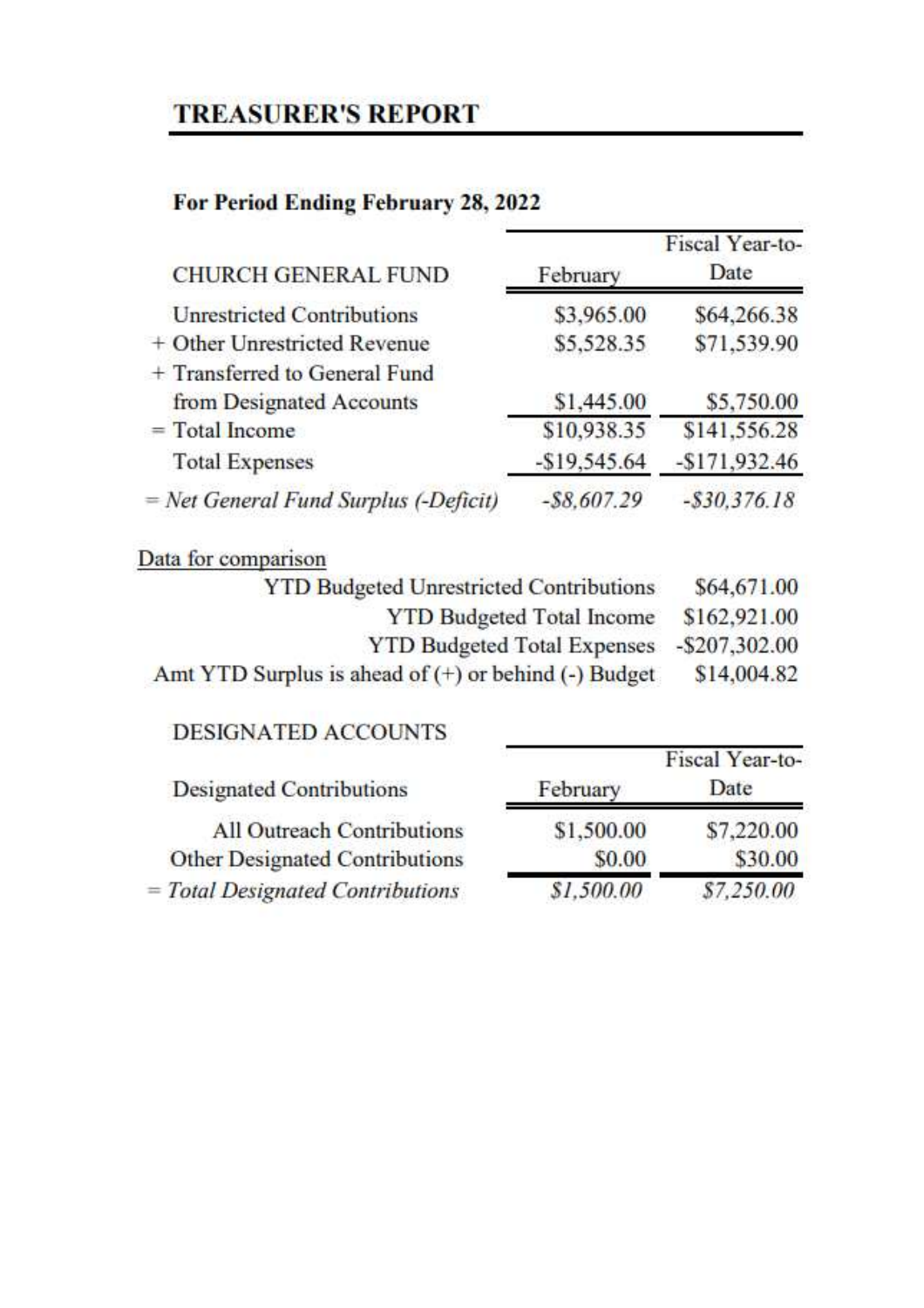| <b>April 2022</b>                                                                                                                     |                                                                                        |                                                                                                    |                                               |                                                  |                                            |                                                                                                                                                                                                                   |  |  |  |
|---------------------------------------------------------------------------------------------------------------------------------------|----------------------------------------------------------------------------------------|----------------------------------------------------------------------------------------------------|-----------------------------------------------|--------------------------------------------------|--------------------------------------------|-------------------------------------------------------------------------------------------------------------------------------------------------------------------------------------------------------------------|--|--|--|
| <b>Mon</b>                                                                                                                            | <b>Tue</b>                                                                             | <b>Wed</b>                                                                                         | <b>Thu</b>                                    | Fri                                              | Sat                                        | <b>Sun</b>                                                                                                                                                                                                        |  |  |  |
|                                                                                                                                       |                                                                                        |                                                                                                    |                                               | 1                                                | 2                                          | 3<br><b>Worship Service</b><br>In Person and Facebook<br>Live @10:30am<br>Marshallese UCC<br>Worship Service 2pm -<br>5 <sub>pm</sub><br>Sanctuary/SS<br>Room/Nursery/Fireside<br>Room/Kitchen/Gym                |  |  |  |
| 4<br>AA Group Meeting<br>7pm Fireside Room                                                                                            | 5<br>Kristi Printing bulletins<br>for Holy Week this week.<br>Please plan accordingly  | 6<br>Men's Breakfast @7am<br>Coffee With Pastor via<br>Zoom @10am<br>Lenten Study Via Zoom<br>@7pm | 7                                             | 8                                                | 9<br>Garden of Grace<br>Workday 9am - Noon | 10 Palm Sunday<br><b>Worship Service</b><br>In Person and Facebook<br>Live @10:30am<br>Marshallese UCC<br>Worship Service 2pm -<br>5 <sub>pm</sub><br>Sanctuary/SS<br>Room/Nursery/Fireside<br>Room/Kitchen/Gym   |  |  |  |
| 11<br>AA Group Meeting<br>7pm Fireside Room                                                                                           | 12<br>Kristi Out of Office<br>through March 19th<br>Will be back in office the<br>20th | 13<br>Book Group via Zoom<br>@7pm<br>Kristi Out of Office                                          | 14<br>Maundy Thursday<br>Kristi Out of Office | 15<br><b>Good Friday</b><br>Kristi Out of Office | 16                                         | 17 Easter Sunday<br><b>Worship Service</b><br>In Person and Facebook<br>Live @10:30am<br>Marshallese UCC<br>Worship Service 2pm -<br>5 <sub>pm</sub><br>Sanctuary/SS<br>Room/Nursery/Fireside<br>Room/Kitchen/Gym |  |  |  |
| 18<br>AA Group Meeting<br>7pm Heritage Room<br>Rental Group<br>Youth Orchestra<br>Sanctuary and<br>Kitchen/Fireside Room<br>5pm - 9pm | 19<br>Kristi Out of Office                                                             | 20<br><b>Clarion Deadline</b>                                                                      | 21                                            | 22                                               | 23                                         | 24<br><b>Worship Service</b><br>In Person and Facebook<br>Live @10:30am<br>Marshallese UCC<br>Worship Service 2pm -<br>5 <sub>pm</sub><br>Sanctuary/SS<br>Room/Nursery/Fireside<br>Room/Kitchen/Gym               |  |  |  |
| 25<br>AA Group Meeting<br>7pm Heritage Room<br>Rental Group<br>Youth Orchestra<br>Sanctuary and<br>Kitchen/Fireside Room<br>5pm - 9pm | 26                                                                                     | 27<br>Book Group via Zoom<br>@7pm<br>Council Meeting @7pm                                          | 28                                            | 29                                               | 30                                         |                                                                                                                                                                                                                   |  |  |  |